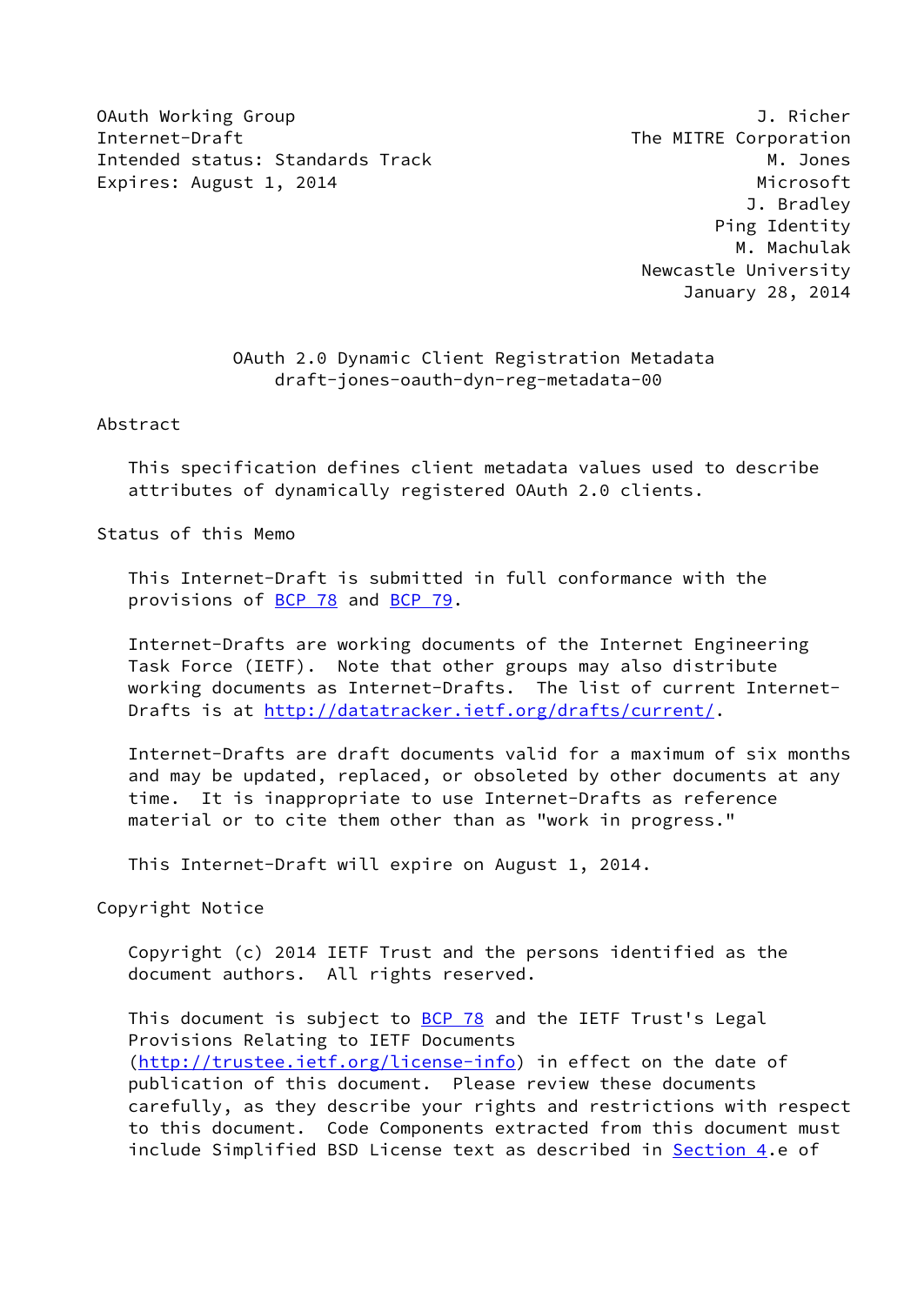| Internet-Draft |  |  | OAuth Dynamic Registration Metadata |  | January 2014 |  |
|----------------|--|--|-------------------------------------|--|--------------|--|
|----------------|--|--|-------------------------------------|--|--------------|--|

 the Trust Legal Provisions and are provided without warranty as described in the Simplified BSD License.

# Table of Contents

| 1.1. Notational Conventions 3                          |  |
|--------------------------------------------------------|--|
|                                                        |  |
|                                                        |  |
| 2.1. Human Readable Client Metadata 5                  |  |
|                                                        |  |
| 3.1. OAuth Registration Client Metadata Registration 6 |  |
| 3.1.1. Registry Contents 6                             |  |
| 4. Security Considerations 8                           |  |
|                                                        |  |
| Appendix A. Acknowledgments 9                          |  |
|                                                        |  |
| Appendix C. Document History 10                        |  |
|                                                        |  |
|                                                        |  |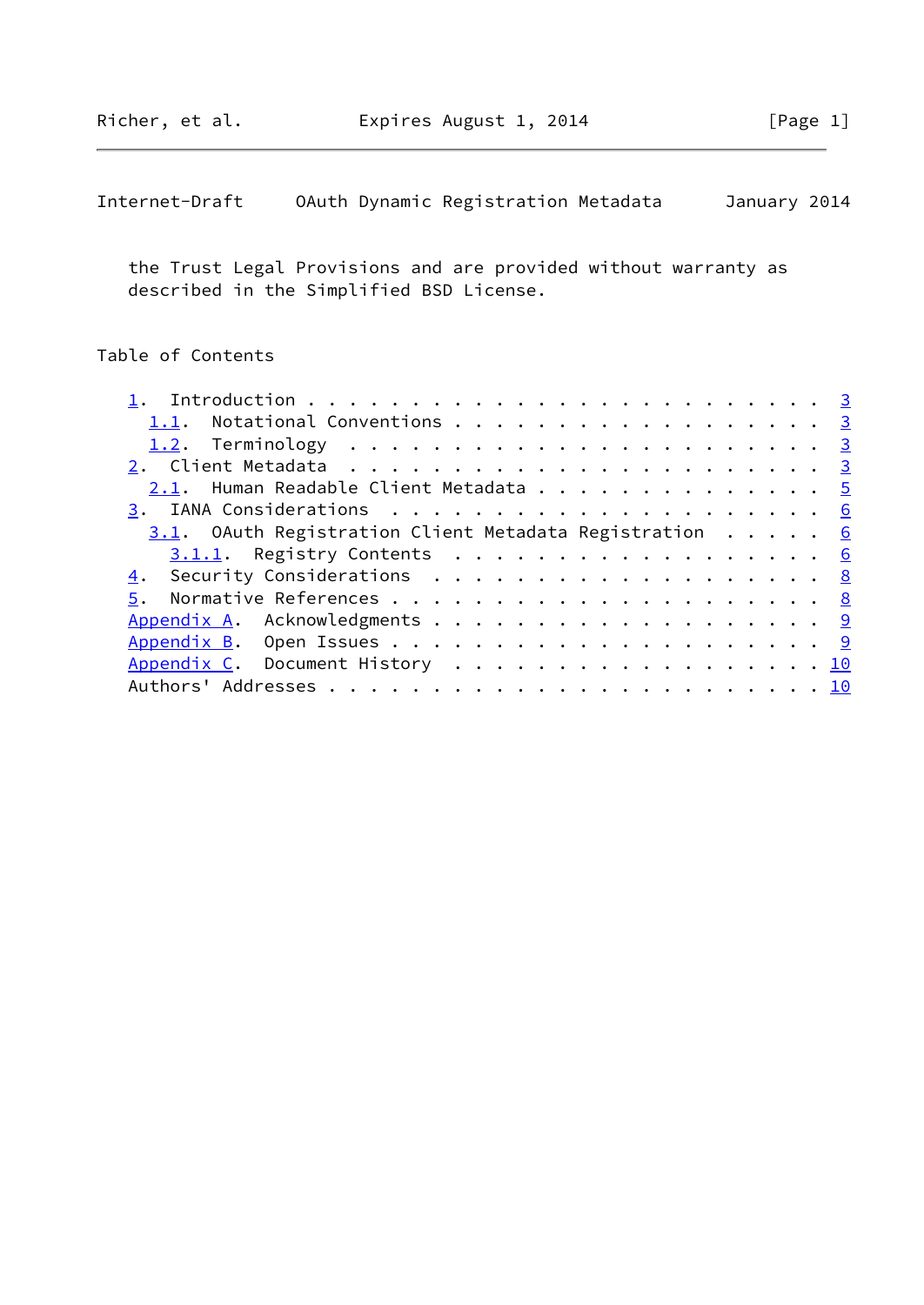Richer, et al. Expires August 1, 2014 [Page 2]

<span id="page-2-1"></span>Internet-Draft OAuth Dynamic Registration Metadata January 2014

#### <span id="page-2-0"></span>[1](#page-2-0). Introduction

 In order for an OAuth 2.0 client to utilize an OAuth 2.0 authorization server, the client needs specific information to interact with the server, including an OAuth 2.0 Client ID to use at that server. The OAuth 2.0 Dynamic Client Registration Core Protocol [\[OAuth.Registration\]](#page-9-3) specification describes how an OAuth 2.0 client can be dynamically registered with an authorization server to obtain this information and how metadata about the client can be registered with the server.

 This specification extends the core registration specification by defining a specific set of client metadata values that can be used to describe additional attributes of dynamically registered OAuth 2.0 clients beyond those defined in the core registration specification.

#### <span id="page-2-2"></span>[1.1](#page-2-2). Notational Conventions

 The key words 'MUST', 'MUST NOT', 'REQUIRED', 'SHALL', 'SHALL NOT', 'SHOULD', 'SHOULD NOT', 'RECOMMENDED', 'MAY', and 'OPTIONAL' in this document are to be interpreted as described in [\[RFC2119](https://datatracker.ietf.org/doc/pdf/rfc2119)].

 Unless otherwise noted, all the protocol parameter names and values are case sensitive.

#### <span id="page-2-3"></span>[1.2](#page-2-3). Terminology

 This specification uses the terms "Access Token", "Refresh Token", "Authorization Code", "Authorization Grant", "Authorization Server", "Authorization Endpoint", "Client", "Client Identifier", "Client Secret", "Protected Resource", "Resource Owner", "Resource Server", "Response Type", and "Token Endpoint" defined by OAuth 2.0 [[RFC6749\]](https://datatracker.ietf.org/doc/pdf/rfc6749) and the terms defined by the OAuth 2.0 Client Dynamic Registration Core Protocol [[OAuth.Registration\]](#page-9-3).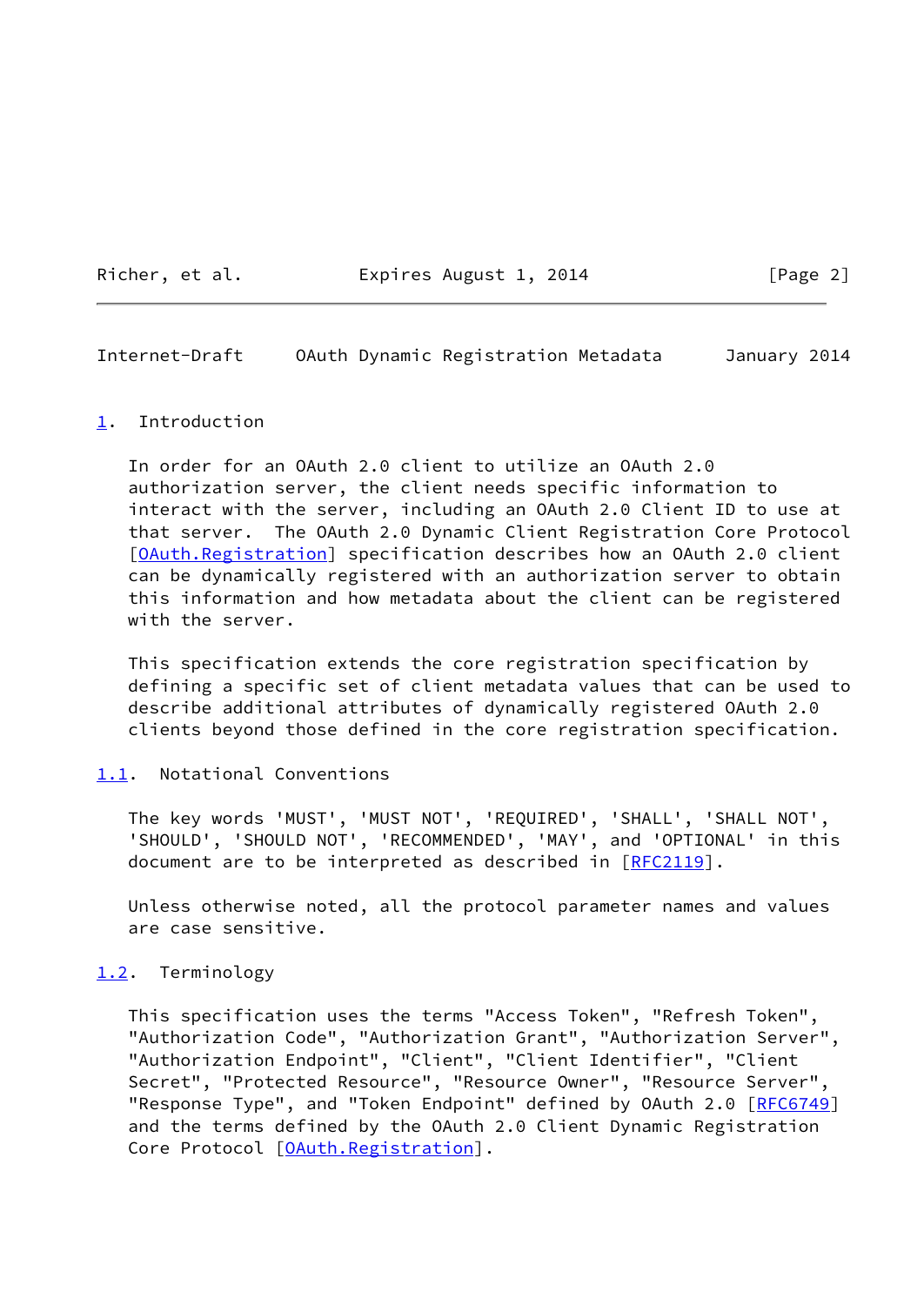## <span id="page-3-0"></span>[2](#page-3-0). Client Metadata

 Registering client metadata values with an authorization server may be necessary or useful to facilitate usage of the authorization server by the client. This specification extends the list of client metadata values defined in OAuth 2.0 Client Dynamic Registration Core Protocol [\[OAuth.Registration\]](#page-9-3) with the following fields:

Richer, et al. Expires August 1, 2014 [Page 3]

Internet-Draft OAuth Dynamic Registration Metadata January 2014

- client\_name Human-readable name of the client to be presented to the user. If omitted, the authorization server MAY display the raw "client\_id" value to the user instead. It is RECOMMENDED that clients always send this field. The value of this field MAY be internationalized, as described in [Section 2.1](#page-5-0).
- client\_uri URL of the homepage of the client. If present, the server SHOULD display this URL to the end user in a clickable fashion. It is RECOMMENDED that clients always send this field. The value of this field MUST point to a valid web page. The value of this field MAY be internationalized, as described in [Section 2.1](#page-5-0).
- logo\_uri URL that references a logo for the client. If present, the server SHOULD display this image to the end user during approval. The value of this field MUST point to a valid image file. The value of this field MAY be internationalized, as described in [Section 2.1](#page-5-0).
- scope Space separated list of scope values (as described in OAuth 2.0 Section [3.3 \[RFC6749\]\)](https://datatracker.ietf.org/doc/pdf/rfc6749#section-3.3) that the client can use when requesting access tokens. The semantics of values in this list is service specific. If omitted, an authorization server MAY register a Client with a default set of scopes.
- contacts Array of email addresses for people responsible for this client. The authorization server MAY make these addresses available to end users for support requests for the client. An authorization server MAY use these email addresses as identifiers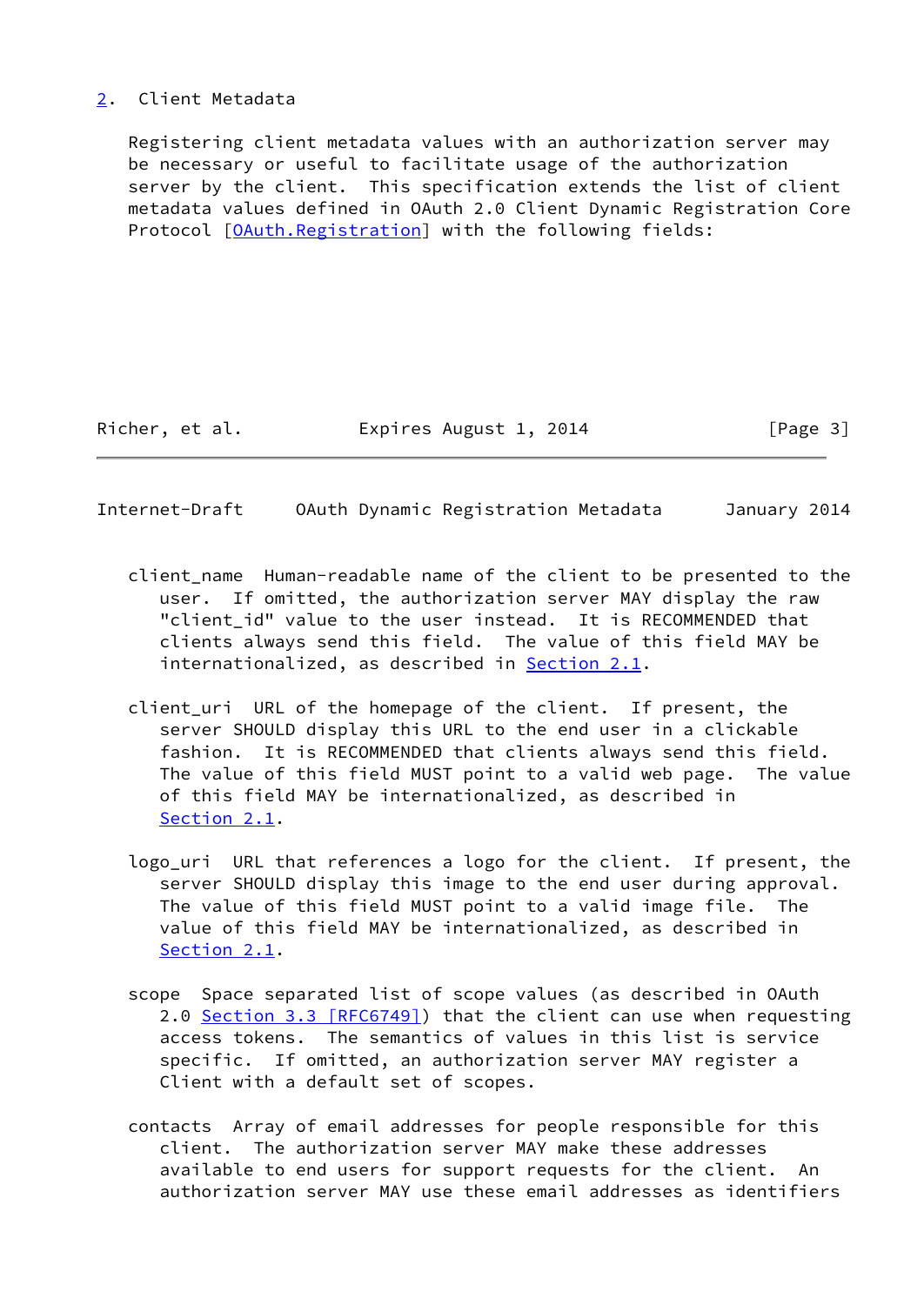for an administrative page for this client.

- tos uri URL that points to a human-readable Terms of Service document for the client. The Authorization Server SHOULD display this URL to the end-user if it is given. The Terms of Service usually describe a contractual relationship between the end-user and the client that the end-user accepts when authorizing the client. The value of this field MUST point to a valid web page. The value of this field MAY be internationalized, as described in [Section 2.1](#page-5-0).
- policy\_uri URL that points to a human-readable Policy document for the client. The authorization server SHOULD display this URL to the end-user if it is given. The policy usually describes how an end-user's data will be used by the client. The value of this field MUST point to a valid web page. The value of this field MAY be internationalized, as described in **Section 2.1**.

Richer, et al. Expires August 1, 2014 [Page 4]

<span id="page-4-0"></span>Internet-Draft OAuth Dynamic Registration Metadata January 2014

- jwks\_uri URL for the Client's JSON Web Key Set [\[JWK](#page-8-2)] document representing the client's public keys. The value of this field MUST point to a valid JWK Set. These keys MAY be used for higher level protocols that require signing or encryption.
- software\_id Identifier for the software that comprises a client. Unlike "client\_id", which is issued by the authorization server and generally varies between instances, the "software\_id" is asserted by the client software and is intended to be shared between all copies of the client software. The value for this field MAY be a UUID [\[RFC4122](https://datatracker.ietf.org/doc/pdf/rfc4122)]. The identifier SHOULD NOT change when software version changes or when a new installation instance is detected. Authorization servers MUST treat this field as self asserted by the client and MUST NOT make any trusted decisions on the value of this field alone.
- software version Version identifier for the software that comprises a client. The value of this field is a string that is intended to be compared using string equality matching. The value of the "software\_version" SHOULD change on any update to the client software. Authorization servers MUST treat this field as self asserted by the client and MUST NOT make any trusted decisions on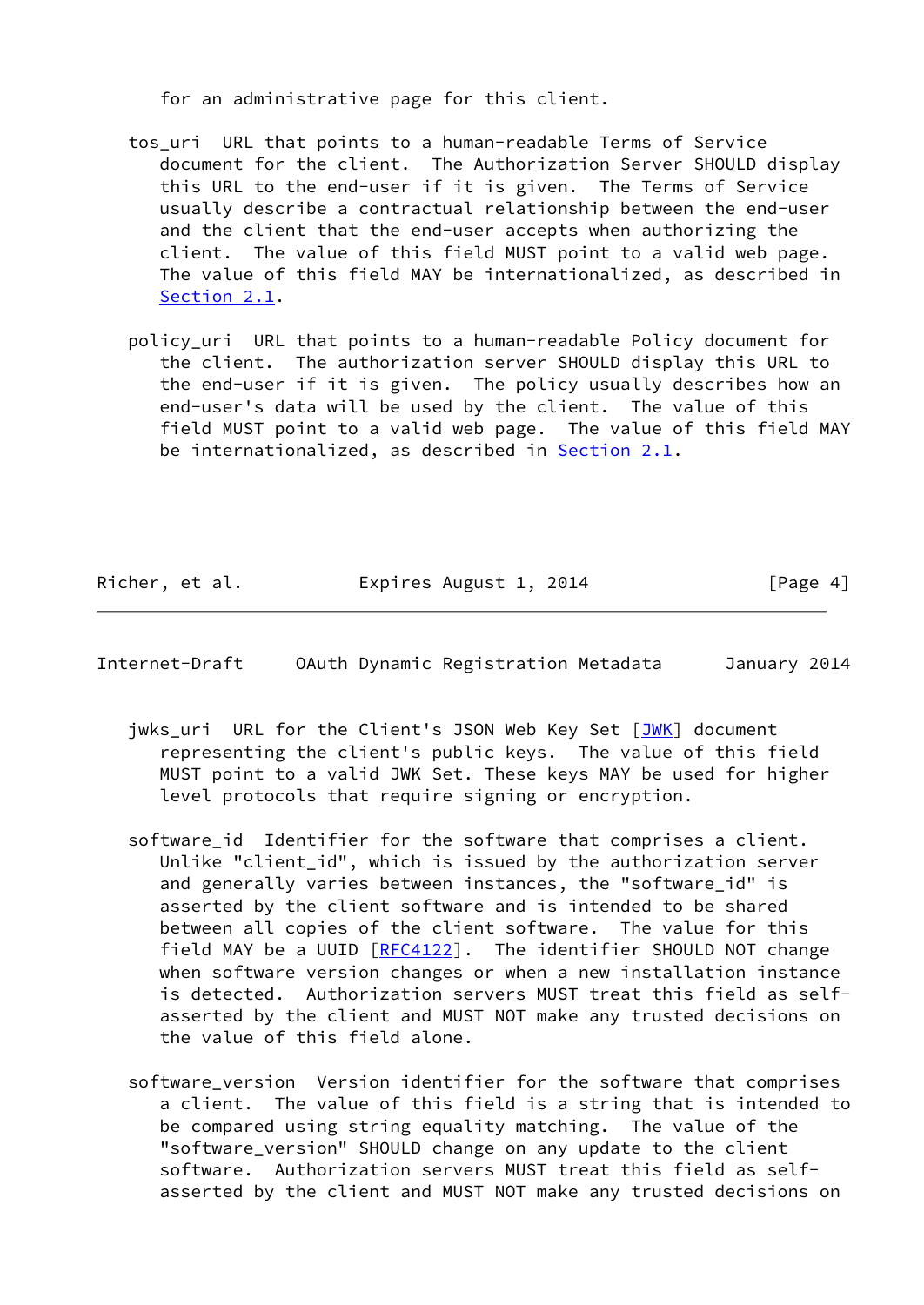the value of this field alone.

### <span id="page-5-0"></span>[2.1](#page-5-0). Human Readable Client Metadata

 Human-readable client metadata values and client metadata values that reference human-readable values MAY be represented in multiple languages and scripts. For example, the values of fields such as "client\_name", "tos\_uri", "policy\_uri", "logo\_uri", and "client\_uri" might have multiple locale-specific values in some client registrations.

To specify the languages and scripts, **BCP47 [\[RFC5646](https://datatracker.ietf.org/doc/pdf/rfc5646)]** language tags are added to client metadata member names, delimited by a # character. Since JSON member names are case sensitive, it is RECOMMENDED that language tag values used in Claim Names be spelled using the character case with which they are registered in the IANA Language Subtag Registry [\[IANA.Language\]](#page-8-3). In particular, normally language names are spelled with lowercase characters, region names are spelled with uppercase characters, and languages are spelled with mixed case characters. However, since **BCP47** language tag values are case insensitive, implementations SHOULD interpret the language tag values supplied in a case insensitive manner. Per the recommendations in **BCP47**, language tag values used in metadata member names should only be as specific as necessary. For instance, using "fr" might be sufficient in many contexts, rather than "fr-CA" or "fr-FR".

| Richer, et al. | Expires August 1, 2014 | [Page 5] |
|----------------|------------------------|----------|
|                |                        |          |

<span id="page-5-1"></span>Internet-Draft OAuth Dynamic Registration Metadata January 2014

 For example, a client could represent its name in English as ""client\_name#en": "My Client"" and its name in Japanese as ""client\_name#ja-Jpan-JP":

 "\u30AF\u30E9\u30A4\u30A2\u30F3\u30C8\u540D"" within the same registration request. The authorization server MAY display any or all of these names to the resource owner during the authorization step, choosing which name to display based on system configuration, user preferences or other factors.

 If any human-readable field is sent without a language tag, parties using it MUST NOT make any assumptions about the language, character set, or script of the string value, and the string value MUST be used as-is wherever it is presented in a user interface. To facilitate interoperability, it is RECOMMENDED that clients and servers use a human-readable field without any language tags in addition to any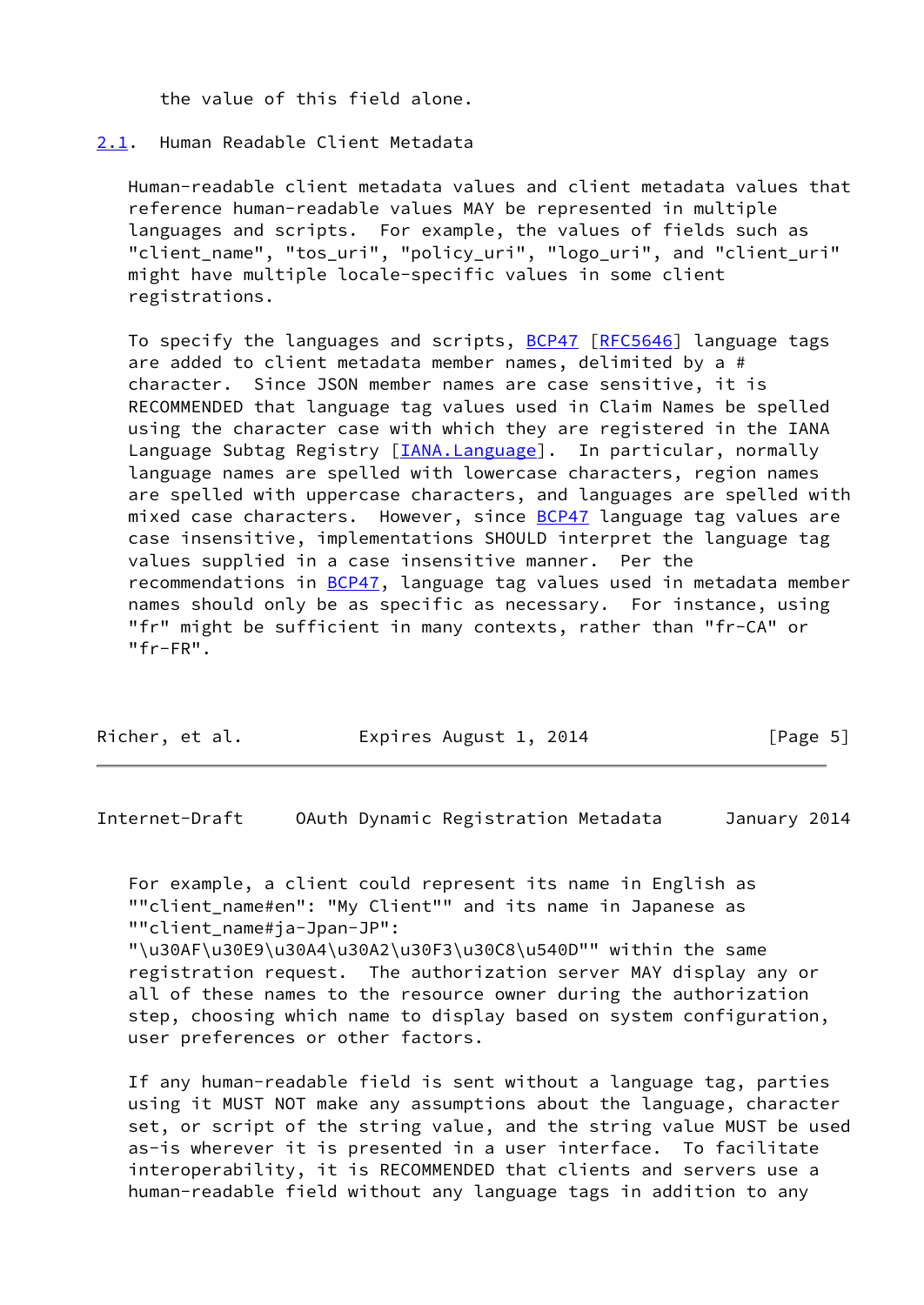language-specific fields, and it is RECOMMENDED that any human readable fields sent without language tags contain values suitable for display on a wide variety of systems.

 Implementer's Note: Many JSON libraries make it possible to reference members of a JSON object as members of an object construct in the native programming environment of the library. However, while the "#" character is a valid character inside of a JSON object's member names, it is not a valid character for use in an object member name in many programming environments. Therefore, implementations will need to use alternative access forms for these claims. For instance, in JavaScript, if one parses the JSON as follows, "var j = JSON.parse(json);", then the member "client\_name#en-us" can be accessed using the JavaScript syntax "j["client\_name#en-us"]".

### <span id="page-6-0"></span>[3](#page-6-0). IANA Considerations

<span id="page-6-1"></span>[3.1](#page-6-1). OAuth Registration Client Metadata Registration

 This specification registers the Client Metadata values defined in [Section 2](#page-3-0) in the IANA OAuth Registration Client Metadata registry defined in [[OAuth.Registration\]](#page-9-3).

<span id="page-6-2"></span>[3.1.1](#page-6-2). Registry Contents

- o Client Metadata Name: "client\_name"
- o Client Metadata Description: Human-readable name of the client to be presented to the user
- o Change Controller: IESG
- o Specification Document(s): [[ this document ]]

| Richer, et al. | Expires August 1, 2014 | [Page 6] |
|----------------|------------------------|----------|
|----------------|------------------------|----------|

Internet-Draft OAuth Dynamic Registration Metadata January 2014

- o Client Metadata Name: "client\_uri"
- o Client Metadata Description: URL of the homepage of the client
- o Change Controller: IESG
- o Specification Document(s): [[ this document ]]
- o Client Metadata Name: "logo\_uri"
- o Client Metadata Description: URL that references a logo for the client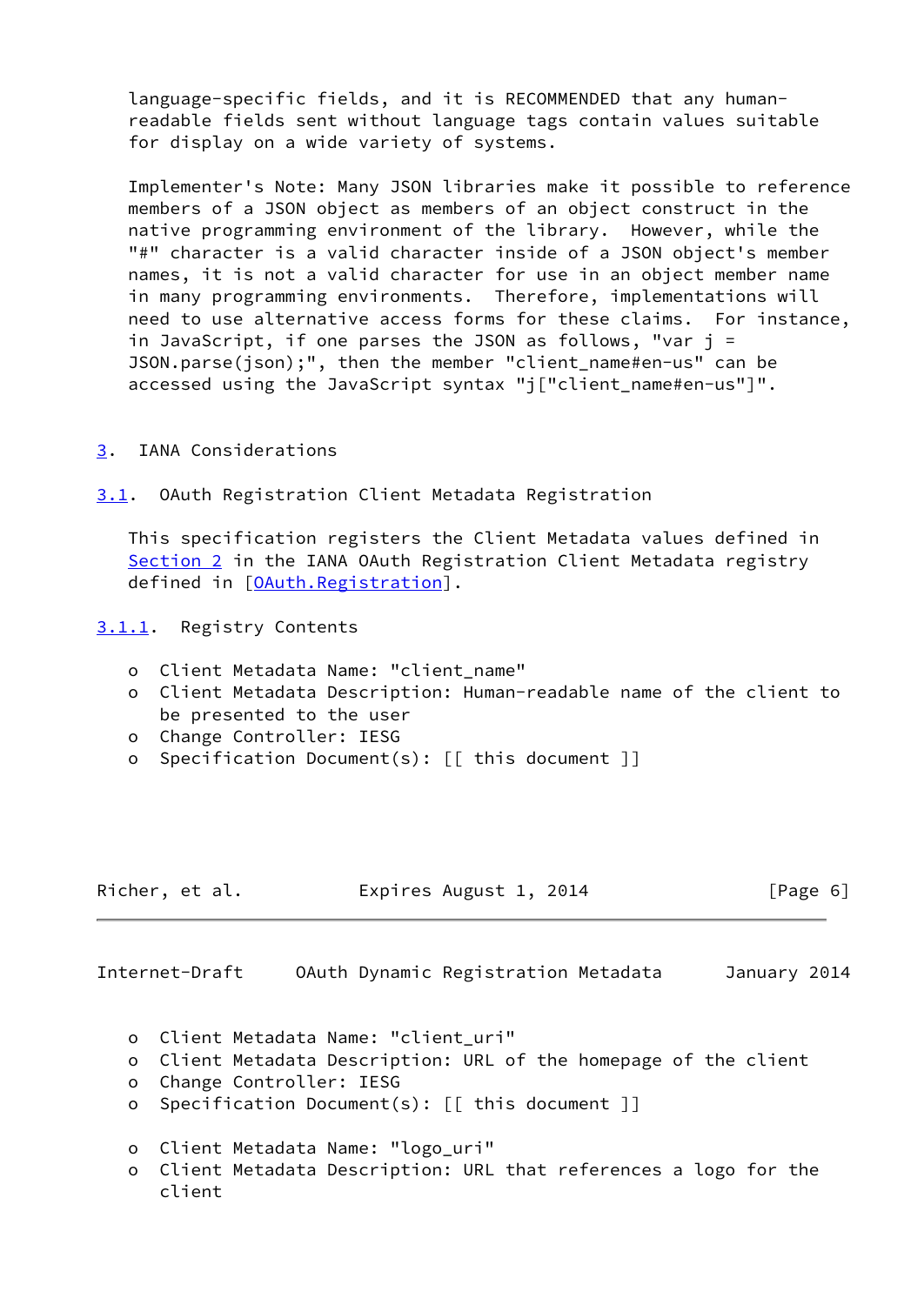```
 o Change Controller: IESG
o Specification Document(s): [[ this document ]]
o Client Metadata Name: "scope"
o Client Metadata Description: Space separated list of scope values
o Change Controller: IESG
o Specification Document(s): [[ this document ]]
o Client Metadata Name: "contacts"
o Client Metadata Description: Array of email addresses for people
  responsible for this client
o Change Controller: IESG
o Specification document(s): [[ this document ]]
o Client Metadata Name: "tos_uri"
o Client Metadata Description: URL that points to a human-readable
  Terms of Service document for the client
o Change Controller: IESG
o Specification Document(s): [[ this document ]]
o Client Metadata Name: "policy_uri"
o Client Metadata Description: URL that points to a human-readable
  Policy document for the client
o Change Controller: IESG
o Specification Document(s): [[ this document ]]
o Client Metadata Name: "jwks_uri"
o Client Metadata Description: URL for the Client's JSON Web Key Set
 JWK] document representing the client's public keys
o Change Controller: IESG
o Specification Document(s): [[ this document ]]
o Client Metadata Name: "software_id"
o Client Metadata Description: Identifier for the software that
  comprises a client
o Change Controller: IESG
o Specification Document(s): [[ this document ]]
```
Richer, et al. Expires August 1, 2014 [Page 7]

<span id="page-7-0"></span>Internet-Draft OAuth Dynamic Registration Metadata January 2014

o Client Metadata Name: "software\_version"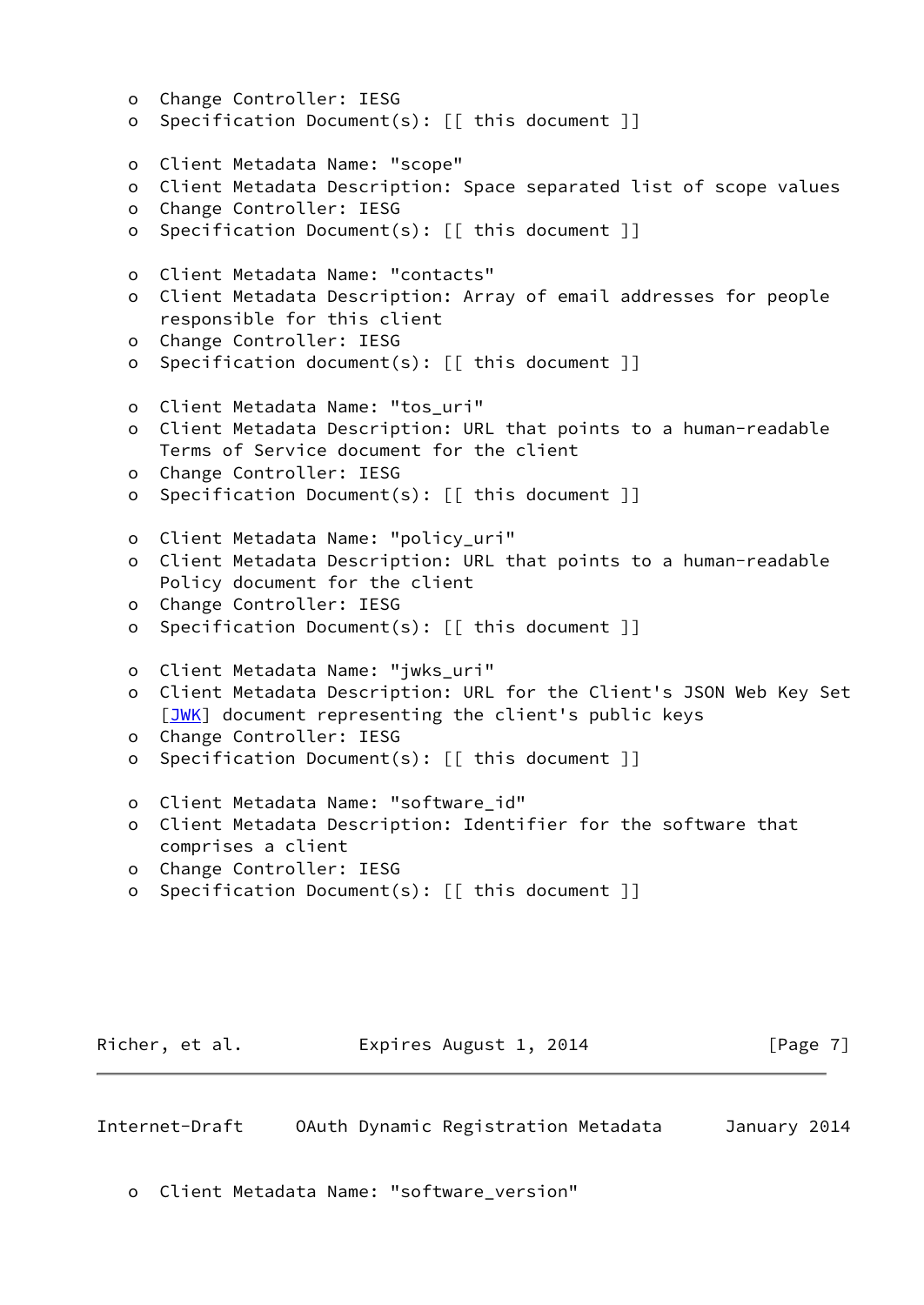- o Client Metadata Description: Version identifier for the software that comprises a client
- o Change Controller: IESG
- o Specification Document(s): [[ this document ]]

## <span id="page-8-0"></span>[4](#page-8-0). Security Considerations

 The authorization server MUST treat all client metadata as self asserted. For instance, a rogue client might use the name and logo for the legitimate client which it is trying to impersonate. Additionally, a rogue client might try to use the software identifier or software version of a legitimate client to attempt to associate itself on the authorization server instances of the legitimate client. To counteract this, an authorization server needs to take steps to mitigate this phishing risk by looking at the entire registration request and client configuration. For instance, an authorization server could warn if the domain/site of the logo doesn't match the domain/site of redirect URIs. An authorization server could also refuse registration from a known software identifier that is requesting different redirect URIs or a different client homepage uri. An authorization server can also present warning messages to end users about dynamically registered clients in all cases, especially if such clients have been recently registered or have not been trusted by any users at the authorization server before.

 In a situation where the authorization server is supporting open client registration, it must be extremely careful with any URL provided by the client that will be displayed to the user (e.g. "logo uri", "tos\_uri", "client\_uri", and "policy\_uri"). For instance, a rogue client could specify a registration request with a reference to a drive-by download in the "policy\_uri". The authorization server SHOULD check to see if the "logo\_uri", "tos uri", "client uri", and "policy uri" have the same host and scheme as the those defined in the array of "redirect uris" and that all of these resolve to valid web pages.

<span id="page-8-1"></span>[5](#page-8-1). Normative References

<span id="page-8-3"></span>[IANA.Language]

 Internet Assigned Numbers Authority (IANA), "Language Subtag Registry", 2005.

<span id="page-8-2"></span> [JWK] Jones, M., "JSON Web Key (JWK)", [draft-ietf-jose-json-web-key](https://datatracker.ietf.org/doc/pdf/draft-ietf-jose-json-web-key) (work in progress),

Richer, et al. Expires August 1, 2014 [Page 8]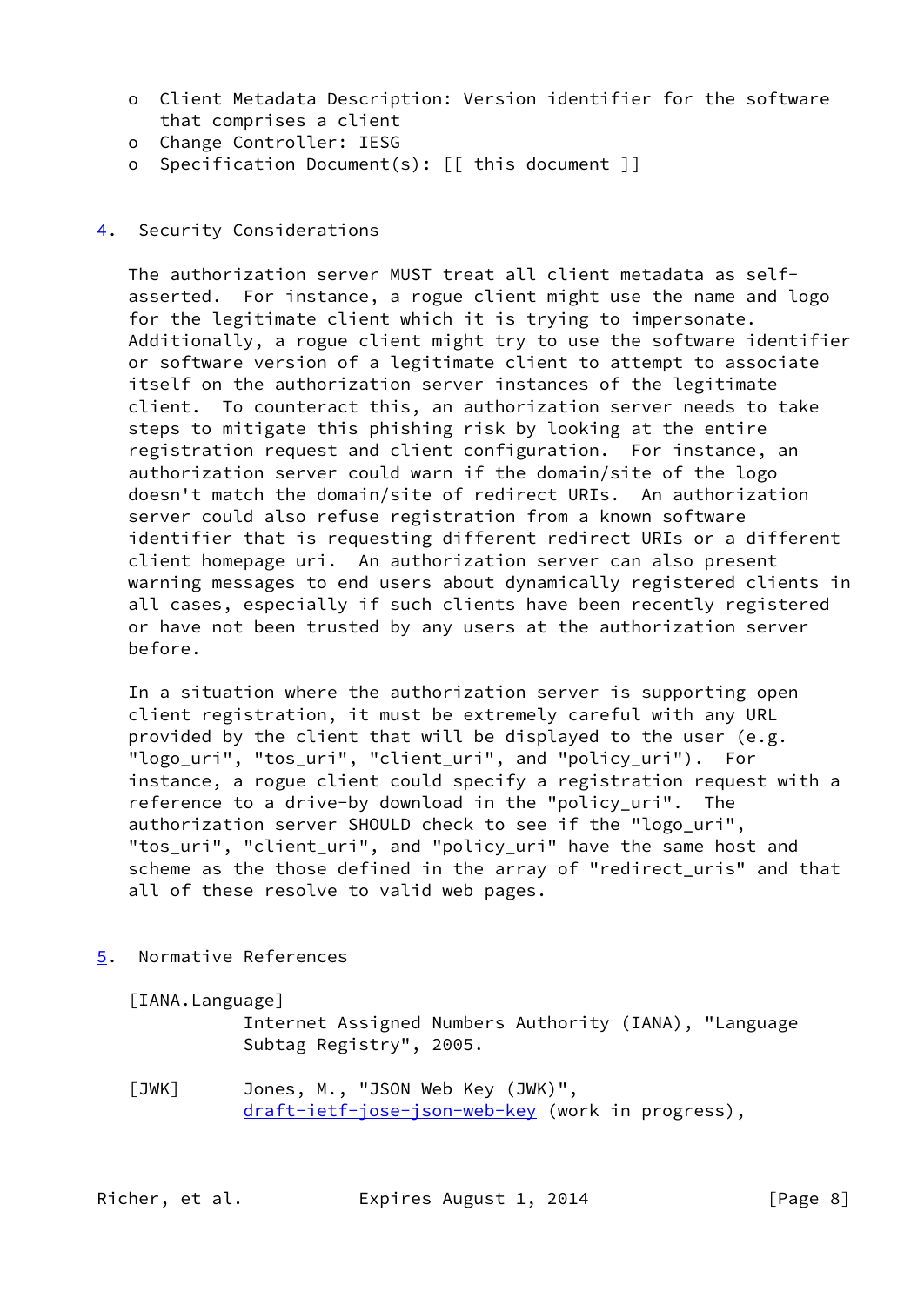<span id="page-9-1"></span>Internet-Draft OAuth Dynamic Registration Metadata January 2014

January 2014.

<span id="page-9-3"></span> [OAuth.Registration] Richer, J., Jones, M., Bradley, J., and M. Machulak, "OAuth 2.0 Dynamic Client Registration Core Protocol", [draft-ietf-oauth-dyn-reg](https://datatracker.ietf.org/doc/pdf/draft-ietf-oauth-dyn-reg) (work in progress), January 2014.

- [RFC2119] Bradner, S., "Key words for use in RFCs to Indicate Requirement Levels", [BCP 14](https://datatracker.ietf.org/doc/pdf/bcp14), [RFC 2119](https://datatracker.ietf.org/doc/pdf/rfc2119), March 1997.
- [RFC4122] Leach, P., Mealling, M., and R. Salz, "A Universally Unique IDentifier (UUID) URN Namespace", [RFC 4122,](https://datatracker.ietf.org/doc/pdf/rfc4122) July 2005.
- [RFC5646] Phillips, A. and M. Davis, "Tags for Identifying Languages", [BCP 47](https://datatracker.ietf.org/doc/pdf/bcp47), [RFC 5646,](https://datatracker.ietf.org/doc/pdf/rfc5646) September 2009.
- [RFC6749] Hardt, D., "The OAuth 2.0 Authorization Framework", [RFC 6749,](https://datatracker.ietf.org/doc/pdf/rfc6749) October 2012.

### <span id="page-9-0"></span>[Appendix A.](#page-9-0) Acknowledgments

 The authors thank the OAuth Working Group, the User-Managed Access Working Group, and the OpenID Connect Working Group participants for their input to this document. In particular, the following individuals have been instrumental in their review and contribution to various versions of this document: Amanda Anganes, Derek Atkins, Tim Bray, Domenico Catalano, Donald Coffin, Vladimir Dzhuvinov, George Fletcher, Thomas Hardjono, Phil Hunt, William Kim, Torsten Lodderstedt, Eve Maler, Josh Mandel, Nov Matake, Tony Nadalin, Nat Sakimura, Christian Scholz, and Hannes Tschofenig.

### <span id="page-9-2"></span>[Appendix B.](#page-9-2) Open Issues

- o Should this specification become a working group document so that the functionality defined in this document that was previously defined in [draft-ietf-oauth-dyn-reg-14](https://datatracker.ietf.org/doc/pdf/draft-ietf-oauth-dyn-reg-14) is retained in working group drafts?
- o Should this specification become a working group document so that the functionality that was previously defined in [draft-ietf-oauth-dyn-reg-14](https://datatracker.ietf.org/doc/pdf/draft-ietf-oauth-dyn-reg-14) is retained in working group drafts?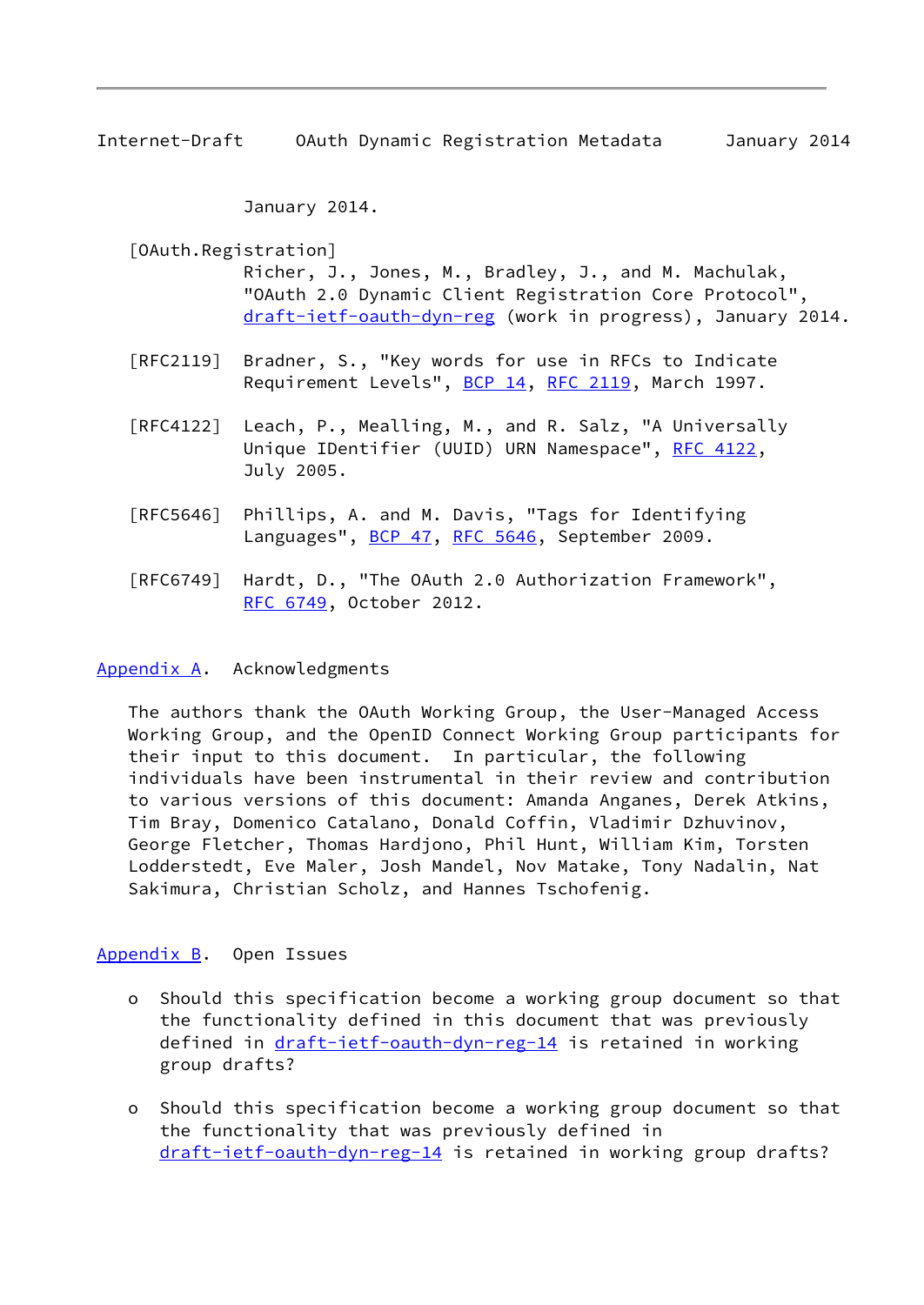<span id="page-10-1"></span>Internet-Draft OAuth Dynamic Registration Metadata January 2014

<span id="page-10-0"></span>[Appendix C.](#page-10-0) Document History

[[ to be removed by the RFC editor before publication as an RFC ]]

-00

- o Partitioned the Dynamic Client Registration specification into core, metadata, and management specifications. This built on work first published as [draft-richer-oauth-dyn-reg-core-00](https://datatracker.ietf.org/doc/pdf/draft-richer-oauth-dyn-reg-core-00) and [draft-richer-oauth-dyn-reg-management-00.](https://datatracker.ietf.org/doc/pdf/draft-richer-oauth-dyn-reg-management-00)
- o Registered the Client Metadata values defined by this specification in the IANA OAuth Registration Client Metadata registry.
- o Rewrote the introduction.

Authors' Addresses

 Justin Richer The MITRE Corporation

Email: jricher@mitre.org

 Michael B. Jones Microsoft

 Email: mbj@microsoft.com URI: <http://self-issued.info/>

 John Bradley Ping Identity

Email: ve7jtb@ve7jtb.com